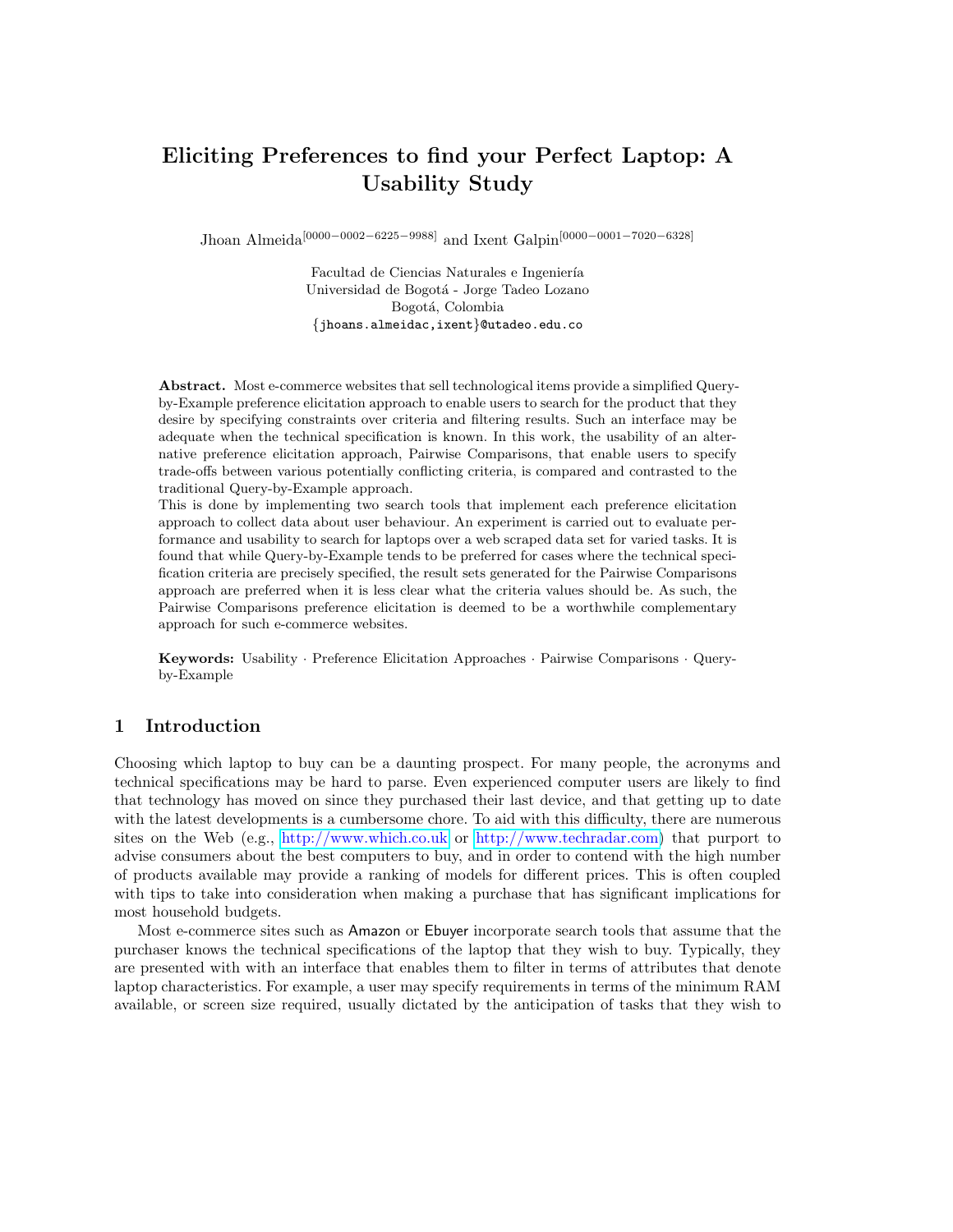perform. As such, a user may filter for laptops whose RAM is greater than 16GB if the laptop is required for certain memory intensive tasks. This approach, which essentially comprises a subset of the *Query-by-Example* (QBE) graphical query language proposed by [\[13\]](#page-14-0), has a demonstrated track record of being an intuitive way for users to find the information that they require [\[12\]](#page-13-0).

However, using a filtering approach such as QBE may be less effective if a user is unsure about the values that are required for certain criteria, e.g., RAM. Furthermore, trade-offs may present themselves among the various criteria associated with a laptop. For example, the lighter a laptop is, the more expensive it is likely to be. Such nuances cannot be captured using a preference elicitation approach such as QBE. Other elicitation approaches such as Pairwise Comparisons (PCs) have been proposed [\[7\]](#page-12-0) that enable the relative importance of pairs of criteria to be specified by a user, rather than constraints in terms of specific thresholds.

In the paper, we carry out an exploration of the effectiveness of QBE and PCs as elicitation techniques and measure factors including performance and usability. We consider two categories of tasks: those in which the criteria threshold values to consider are *explicit*, and thus arguably lend themselves better to the QBE approach, and those in which the criteria are implicit, and which may therefore lend themselves better to PC elicitation. The contributions of this paper are:

- 1. The implementation of two search tools, one for QBE and the other one for PC, to perform data collection about performance and usability;
- 2. The design of an experiment to measure the performance and usability of both preference elicitation techniques, using the search tools created in (1);
- 3. The analysis of the data collected from the experiment in (2).

This paper is structured as follows. Section [2](#page-1-0) presents related work. In Section [3,](#page-2-0) we present a description of the tools evaluated, and the associated paradigms employed by each tool. The usability experiment is described in Section [4.](#page-3-0) Subsequently, in Section [5](#page-7-0) we describe results. We present a discussion in Section [6.](#page-9-0) Section [7](#page-11-0) concludes.

# <span id="page-1-0"></span>2 Related Work

The verbal Saaty scale, shown in Table [1,](#page-2-1) is a widely used scale used to enable users to denote strength of preference between criteria in terms of pairwise comparisons (PCs) [\[7\]](#page-12-0). Although this preference elicitation approach was originally conceived for the Analytic Hierarchy Process (AHP) methodology [\[8\]](#page-12-1), it has been used as a preference elicitation more widely in diverse computing applications. A number of usability studies have been carried out to show its effectiveness in relation to other techniques. For example, Galpin *et al.* [\[3\]](#page-11-1) and Abel *et al.* [\[1\]](#page-11-2) show that it is able to obtain improved performance and usability in the domain of source selection (the problem in data integration whereby a subset of data sources needs to be chosen) when compared to constrained optimisation as an elicitation technique. Leon-Medina *et al.* [\[5\]](#page-12-2) also demonstrate that they are preferred by users in the domain of data cleaning.

There has also been discussion about the effectiveness of pairwise comparisons as a preference elicitation approach in the field of recommender systems. Kalloori *et al.* [\[4\]](#page-12-3) consider how pairwise preferences may be elicited in a Recommender System and effectively combined with absolute ratings, and demonstrate that pairwise preferences enable better recommendations to be made to users. They conclude that the most effective preference elicitation approach is inextricably linked to the user's personality. Sepliarskaia et al. [\[11\]](#page-12-4) also uses relative preference questions combined with a latent factor model to improve recommendation quality.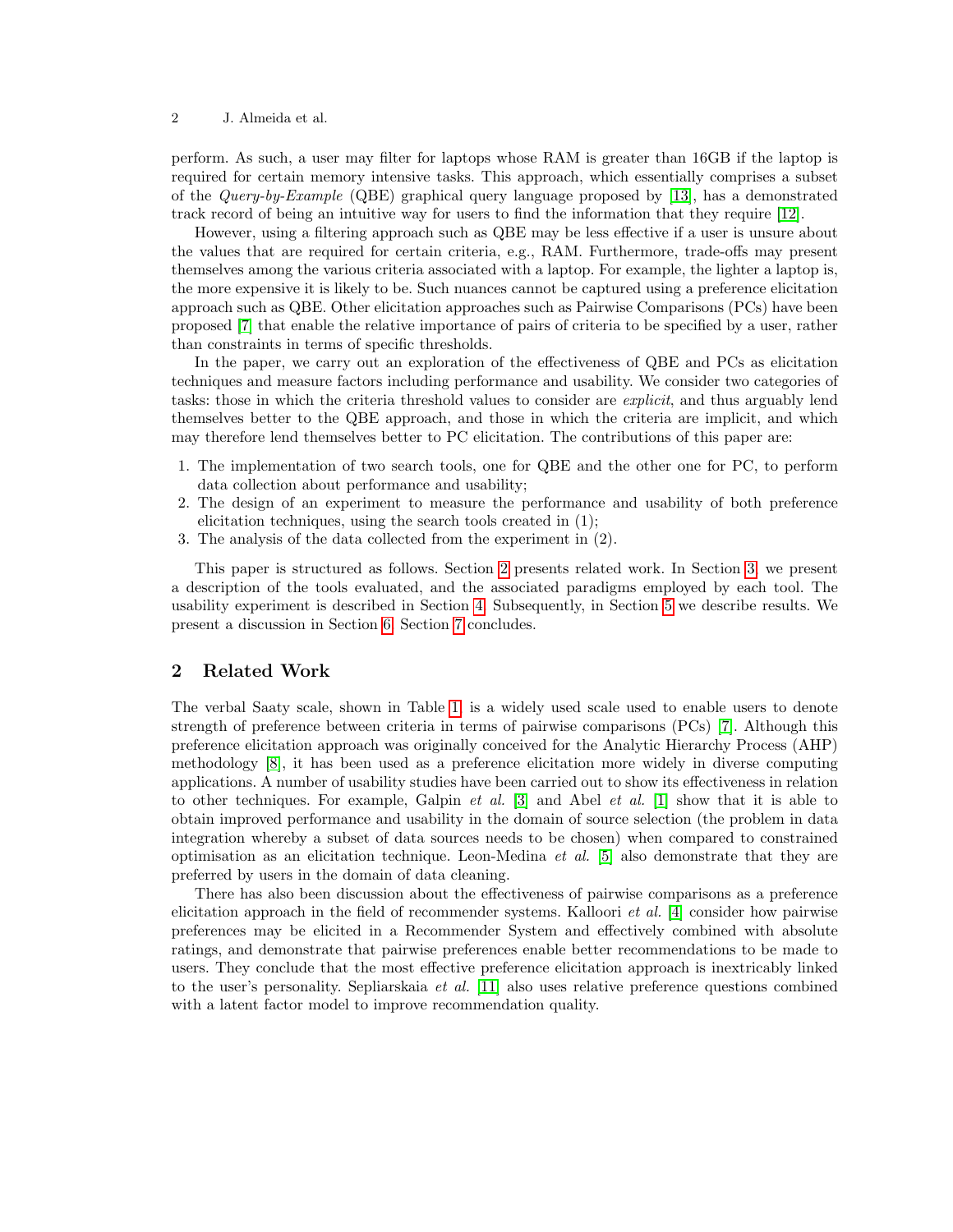The usability of QBE has been explored since its inception. Thomas *et al.* [\[12\]](#page-13-0) compare three approaches: the "English-like" IQF and SQL languages, and the graphical QBE language. They find that QBE is effective as users tend to not confuse disjunctive and conjunctive queries, and easily learned by novice users. It is likely for this reason that subsets of QBE are used by search tools on e-commerce websites pervasively.

While usability studies have been carried out about QBE and PC preference elicitation techniques in isolation, the authors are not aware of any usability studies in which these two techniques are directly compared to one another.

| Verbal Preference Strength | Numerical      |
|----------------------------|----------------|
| Equal importance           |                |
| Weak or slight importance  | $\overline{2}$ |
| Moderate Importance        | 3              |
| Moderate plus              | $\overline{4}$ |
| Strong Importance          | 5              |
| Strong plus                | 6              |
| Very strong importance     | 7              |
| Very very strong           | 8              |
| Extreme importance         | 9              |

<span id="page-2-1"></span>

| Table 1. The verbal Saaty scale [7] |  |  |  |  |  |  |  |
|-------------------------------------|--|--|--|--|--|--|--|
|-------------------------------------|--|--|--|--|--|--|--|

# <span id="page-2-0"></span>3 Search Tools

In this section we describe the search tools that we implemented using QBE and PC preference elicitation approaches. The search tools were implemented using Python 3.8 with the PyCharm IDE and Django<sup>[1](#page-2-2)</sup> framework. Real data concerning 90 laptops was scraped from the Mercadolibre website<sup>[2](#page-2-3)</sup> using the scrapy<sup>[3](#page-2-4)</sup> Python library. Mercadolibre is an e-commerce website similar to e-bay and is currently the company with the highest market capitalisation in Latin America [\[6\]](#page-12-5). Data was scraped from "official" vendors because it was found to be of higher quality. Not only was it significantly more complete, it was also available in a structured format rather than the free-text format from non-official vendors. Data cleaning was carried out using the **pandas**<sup>[4](#page-2-5)</sup> y NumPy<sup>[5](#page-2-6)</sup> Python libraries. The data set was stored in a PostgreSQL database and made available for querying by the search tools using the Python  $pg2p$ syco library<sup>[6](#page-2-7)</sup>.

<span id="page-2-2"></span><sup>1</sup> <https://www.djangoproject.com/>

<span id="page-2-3"></span><sup>2</sup> <https://www.mercadolibre.com.co/>

<span id="page-2-4"></span><sup>3</sup> <https://scrapy.org/>

<span id="page-2-5"></span><sup>4</sup> <https://pandas.pydata.org/>

<span id="page-2-6"></span><sup>5</sup> <https://numpy.org/>

<span id="page-2-7"></span><sup>6</sup> <https://pypi.org/project/psycopg2/>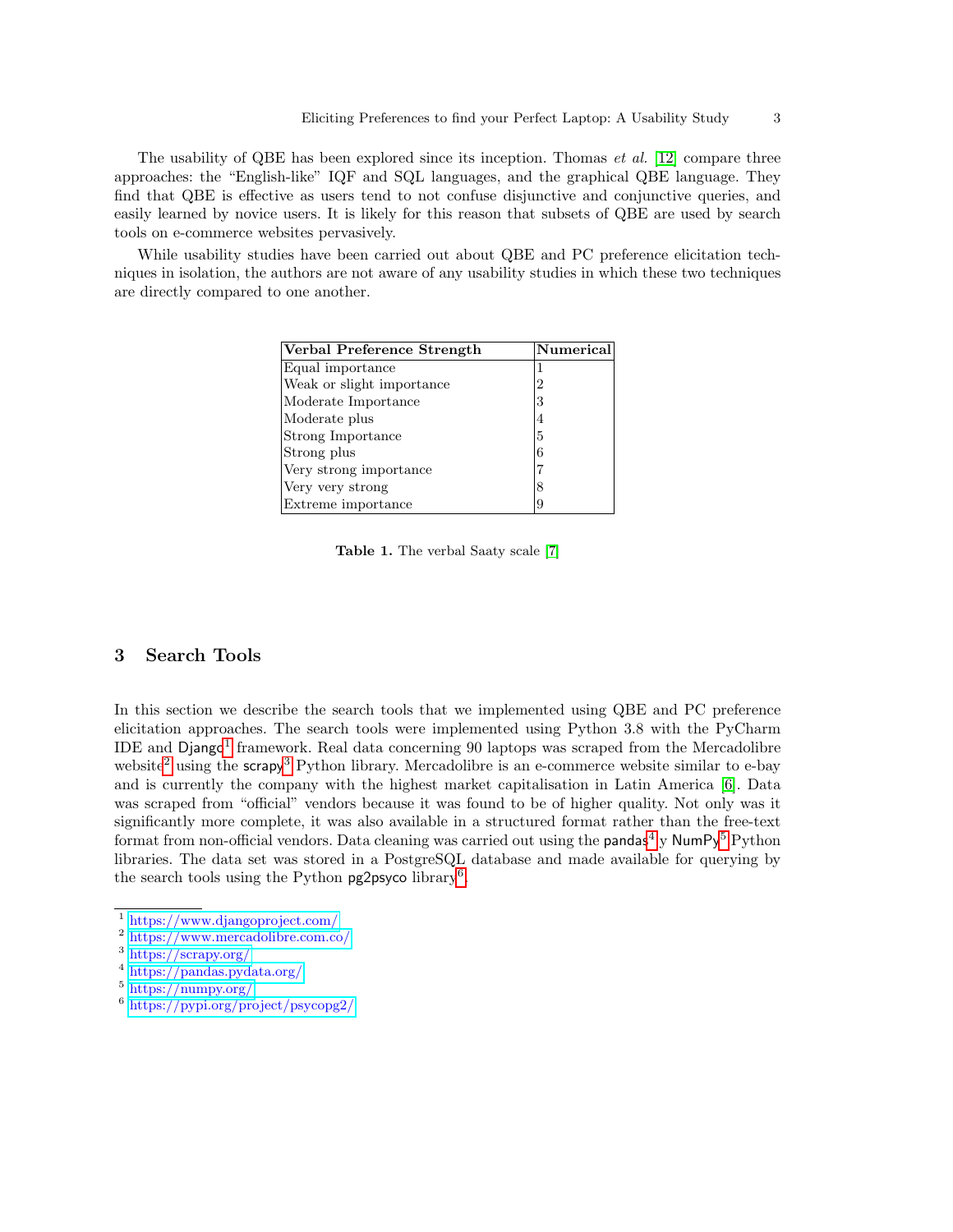#### 3.1 Query-by-Example Tool

Figure [1](#page-4-0) presents an example of the user interface for the QBE tool. The preference elicitation interface allows a user to enter one or more constraints or filter conditions to specify the technical specification required. The constraints must be given in terms of a criterion, a comparison operator, and a threshold value for the criterion. The criteria available are {brand, price, RAM, screen size, screen type, storage, webcam, weight}. For numerical criteria, there are five different comparison operators to choose from  $\{<,\leq,=,\geq,\geq\}$  however these are presented verbally (e.g, "greater than or equal to") in the drop-down menu to ease of understanding of non-mathematically minded people and for consistency with the Pairwise Comparisons tool (described ahead). The threshold value depends on the criterion selected, e.g., for *Brand* the options available are  $\{Acer, Asus, Company,$ Dell, HP, Huawei, Lanix, Lenovo, Toshiba}. The Add and Remove buttons allow a user to add as many constraints as desired.

When the Evaluate button is clicked, a result set of up to five laptops that meet the constraints given are shown. These are chosen at random from the database. It is possible that less than five results are shown or indeed, none, if the constraints are too restrictive. For the purposes of the experimental evaluation, the user is only given one opportunity to carry out the search, and then is asked to state whether he or she likes the result or not.

In Figure  $1(a)$ , the user seeks a laptop with at least  $4GB$  RAM and large display size. However, the user has a maximum budget of 6 million Colombian pesos. All the results in Figure [1\(](#page-4-0)b) meet these constraints.

#### 3.2 Pairwise Comparisons Tool

Figure [2](#page-5-0) presents an example of the user interface for the PC tool. The interface aims to appear visually as similar as possible to the QBE tool in order to ensure fairness of the comparison we carry out in the subsequent experimental evaluation. This is achieved by, as far as possible, using the same type of user interface elements and layout in both cases.

The preference elicitation interface allows a user to enter a series of preferences in terms of two criteria and an operator to express the degree of preference between the left-hand and right-hand side criteria. The set of criteria used are the same as for the QBE tool. However, the preference operator is a subset of the verbal Saaty scale shown in Table [1.](#page-2-1) Five points in the scale are chosen, so that the number of scale points is the same as with the QBE tool. Unlike the QBE tool, no threshold values are given, as the idea is to specify the relative importance of criteria.

Once the user preferences are elicited, the well-known Analytical Hierarchy Process (AHP) methodology [\[8\]](#page-12-1) is applied in order to select the laptops which best meet the user preferences. In Figure  $2(a)$ , the user gives a series of preferences, and the result set produced is shown in Figure  $2(b)$ .

# <span id="page-3-0"></span>4 Experiment Design

We designed an experiment to measure the performance and usability of both preference elicitation techniques. For this, the tasks shown in the Table [2](#page-6-0) were defined. This table shows two types of tasks: those that stipulate an explicit value for the thresholds of the criteria, and those that express the user's requirements without specifying specific values for the criteria. It is expected that for tasks whose criteria values are explicitly defined, the requirements can be directly expressed using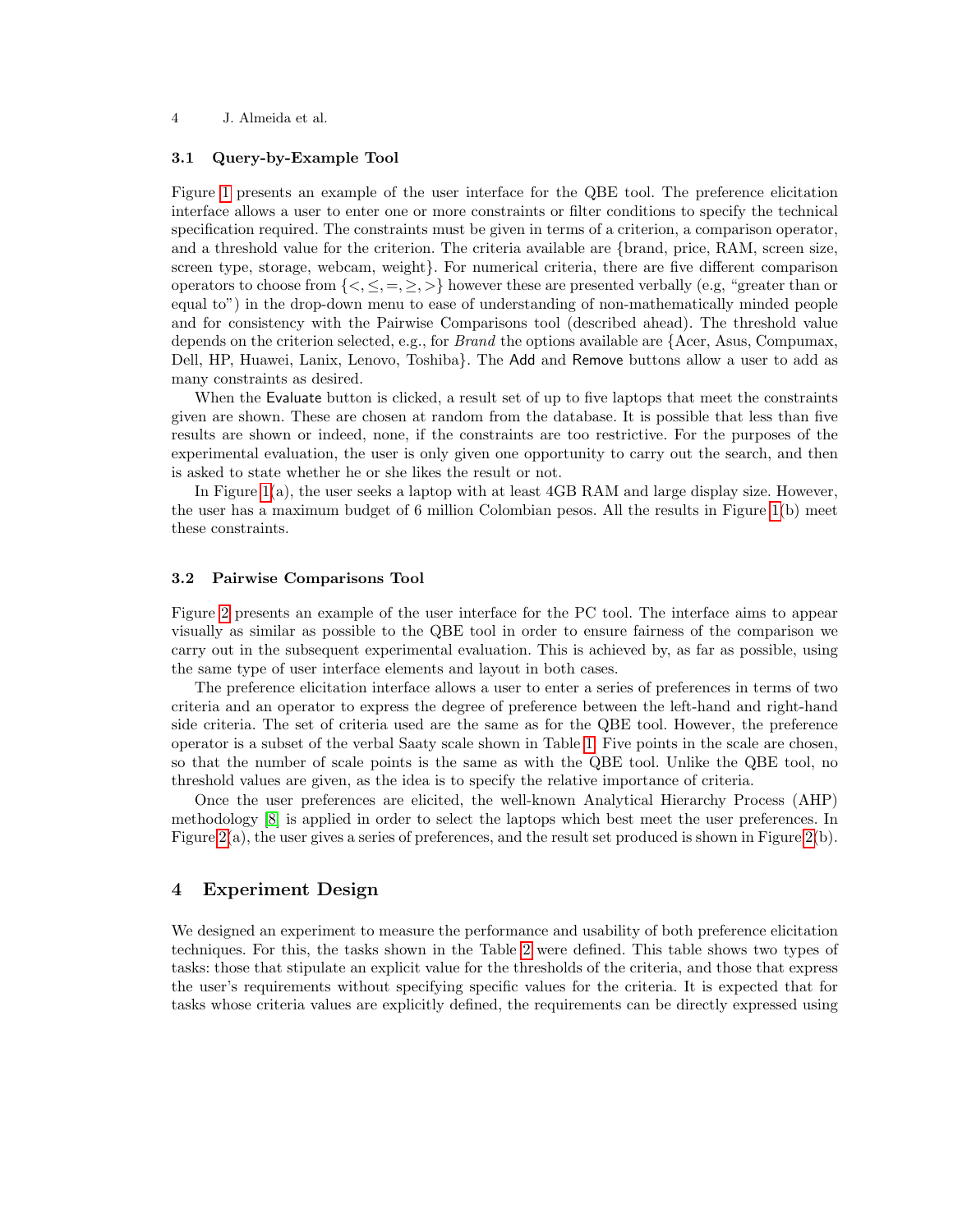| FIND YOUR COMPUTER                                                                                                                          |
|---------------------------------------------------------------------------------------------------------------------------------------------|
| <b>Add Preference</b>                                                                                                                       |
| <b>RAM</b><br>Greater than or equal to<br>4 GB<br>$\checkmark$<br>$\checkmark$<br>$\checkmark$<br><b>*</b> Remove<br>÷,<br>$\geq$<br>$\sim$ |
| <b>Display Size</b><br>Greater than<br>13"<br>$\checkmark$<br>$\checkmark$<br>$\checkmark$<br>÷,<br><b>*</b> Remove<br>$\geq$<br>×,         |
| Less than or equal to $\sim$<br>$6'000.000 \sim$<br>Price<br>$\checkmark$<br>$#$ Add<br>$\,$<br>ä,<br>٠                                     |
|                                                                                                                                             |
| Evaluate                                                                                                                                    |

(a) Example preference elicitation

|    |                                                                   |                   | <b>RESULT</b>           |                               |                               |              |                  |      |                  |
|----|-------------------------------------------------------------------|-------------------|-------------------------|-------------------------------|-------------------------------|--------------|------------------|------|------------------|
| #  | Title                                                             |                   | Storage Webcam          | <b>Display</b><br><b>Type</b> | <b>Display</b><br><b>Size</b> | <b>Brand</b> | Weight RAM Price |      |                  |
|    | 1 Portatil Lenovo I5 8gb 256gb Ideapad C340 14(touch)<br>Platinum | 256.0             | <b>No</b>               | <b>LED</b>                    | 14.0                          | Lenovo 1.65  |                  | 8.0  | \$<br>2.949.900  |
|    | 2 Portatil Lenovo Ci3 8gb 128gb Ssd Ideapad Flex 5 Grey           | 128.0             | Si                      | LED                           | 14.0                          | Lenovo 1.5   |                  | 8.0  | \$.<br>2.599.900 |
| 3  | Portatil Asus Ux433fac Core I7 Ram 16gb+32gb Opt Ssd<br>512qb     | 512.0             | <b>No</b>               | $\overline{0}$                | 14.0                          | <b>Asus</b>  | 1.15             | 16.0 | s.<br>5,699,000  |
| 4  | Portatil Lenovo I5 8gb 256gb Ssd Thinkpad E15 15.6 Black          | 256.0             | <b>No</b>               | LED                           | 15.6                          | Lenovo 0.0   |                  | 8.0  | \$.<br>3,871,665 |
| 5. | Portatil Dell Vostro 3490 Core 15-1021ou Ram 4gb Hdd 1tb<br>14    | 1024.0            | <b>Si</b>               | <b>LED</b>                    | 15.6                          | <b>Dell</b>  | $2.2^{\circ}$    | 4.0  | \$.<br>2,299,000 |
|    |                                                                   | I like the result | I don't like the result |                               |                               |              |                  |      |                  |

<span id="page-4-0"></span>(b) Example results

Fig. 1. The Query-by-Example Interface

QBE. In contrast, for task requirements where only specific values are specified, the expectation is that these can be expressed using PC more easily.

The structure of the experiment is defined as follows:

- A short two-minute tutorial is carried out explaining each of the elicitation techniques and the steps to be followed;
- The participant carries out the four tasks in Table [2](#page-6-0) using Technique 1. For each task, the user gives the requirements according to their interpretation, and the tool returns the result sets. The user must then indicate whether he is satisfied with the results, indicating whether they are deemed to be useful or not.
- The participant answers four questions about the usability of Technique 1;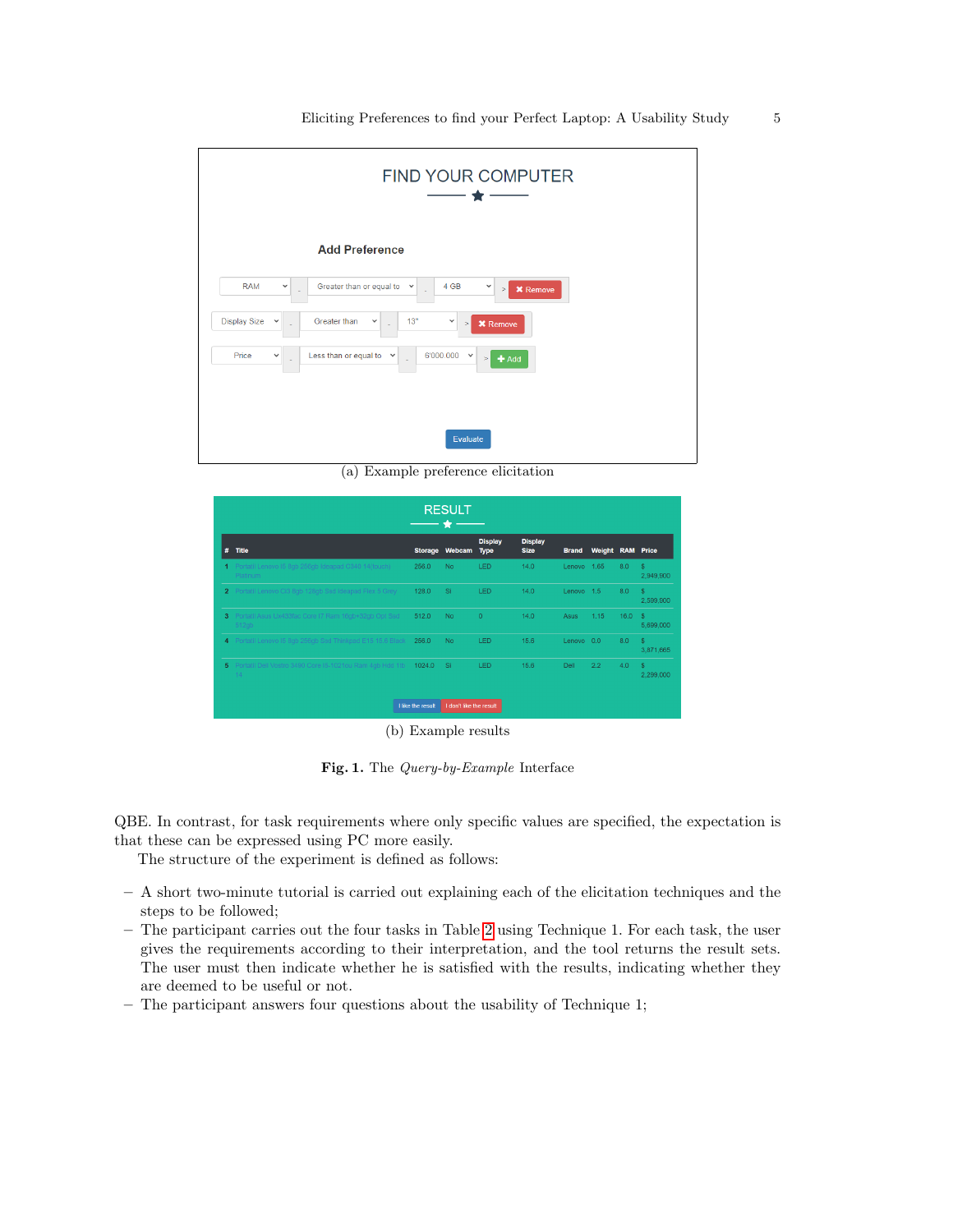

(a) Example preference elicitation

|                |                                                                 |                   | <b>RESULT</b>           |                               |                               |               |                        |         |                  |
|----------------|-----------------------------------------------------------------|-------------------|-------------------------|-------------------------------|-------------------------------|---------------|------------------------|---------|------------------|
| #              | Title                                                           |                   | Storage Webcam          | <b>Display</b><br><b>Type</b> | <b>Display</b><br><b>Size</b> | <b>Brand</b>  | Weight RAM Price       |         |                  |
|                | Portatil Lenovo I5 8gb 256gb Ideapad C340 14(touch)<br>Platinum | 256.0             | <b>No</b>               | LED                           | 14"                           |               | Lenovo 1.65 kg 8 GB \$ |         | 2.949.900        |
| $\overline{2}$ | Portatil Lenovo Ci3 8gb 128gb Ssd Ideapad Flex 5 Grey           | 128.0             | <b>SI</b>               | <b>LED</b>                    | 14"                           |               | Lenovo $1.5a$          | 8 GB \$ | 2.599.900        |
| 3              | Portatil Acer R5k1 Amd Ryzen 5 3500u 8gb 256ssd<br>Linux+morral | 256.0             | <b>No</b>               | <b>FHD</b>                    | $\overline{0}$                | Acer          | 1.9 <sub>kg</sub>      | 8 GB \$ | 2,613,000        |
| 4              | Portatil Huawei Matebook 13 Ryzen 5 8gb+512 Ssd                 | 512.0             | <b>No</b>               | $\Omega$                      | 13"                           | Huawei 1.5 kg |                        | 8 GB    | -\$<br>3.269.900 |
| 5              | Portatil Asus M409da-bv443-rvzen5 3500-1tb-4ram-endless         | 1.0               | <b>No</b>               | $\Omega$                      | 14.1"                         | <b>Asus</b>   | 1.55 kg 4 GB \$        |         | 1,779,900        |
|                |                                                                 | I like the result | I don't like the result |                               |                               |               |                        |         |                  |

<span id="page-5-0"></span>(b) Example results

Fig. 2. Pairwise comparisons

- The participant carries out the four tasks in Table [2](#page-6-0) using Technique 2;
- The participant answers four questions about the usability of Technique 2;
- The participant answers a question comparing the usability of both elicitation techniques, giving a qualitative answer.

Two groups of participants of equal size are created. For the first group, Technique 1 corresponds to Query-by-Example, and Technique 2 to Pairwise Comparisons. For the second group, the reverse is done. This is to avoid giving an advantage to one of the techniques over the other, taking into account that the second technique will always have an advantage since participants become more familiar with the interface. Two versions of a guide with instructions were created for each group, with the respective links to the tools and the usability questions.

The metrics used for evaluation aim to consider two aspects, user performance and usability. User Performance is related to the F-measure of the result set obtained for a given preference elicitation.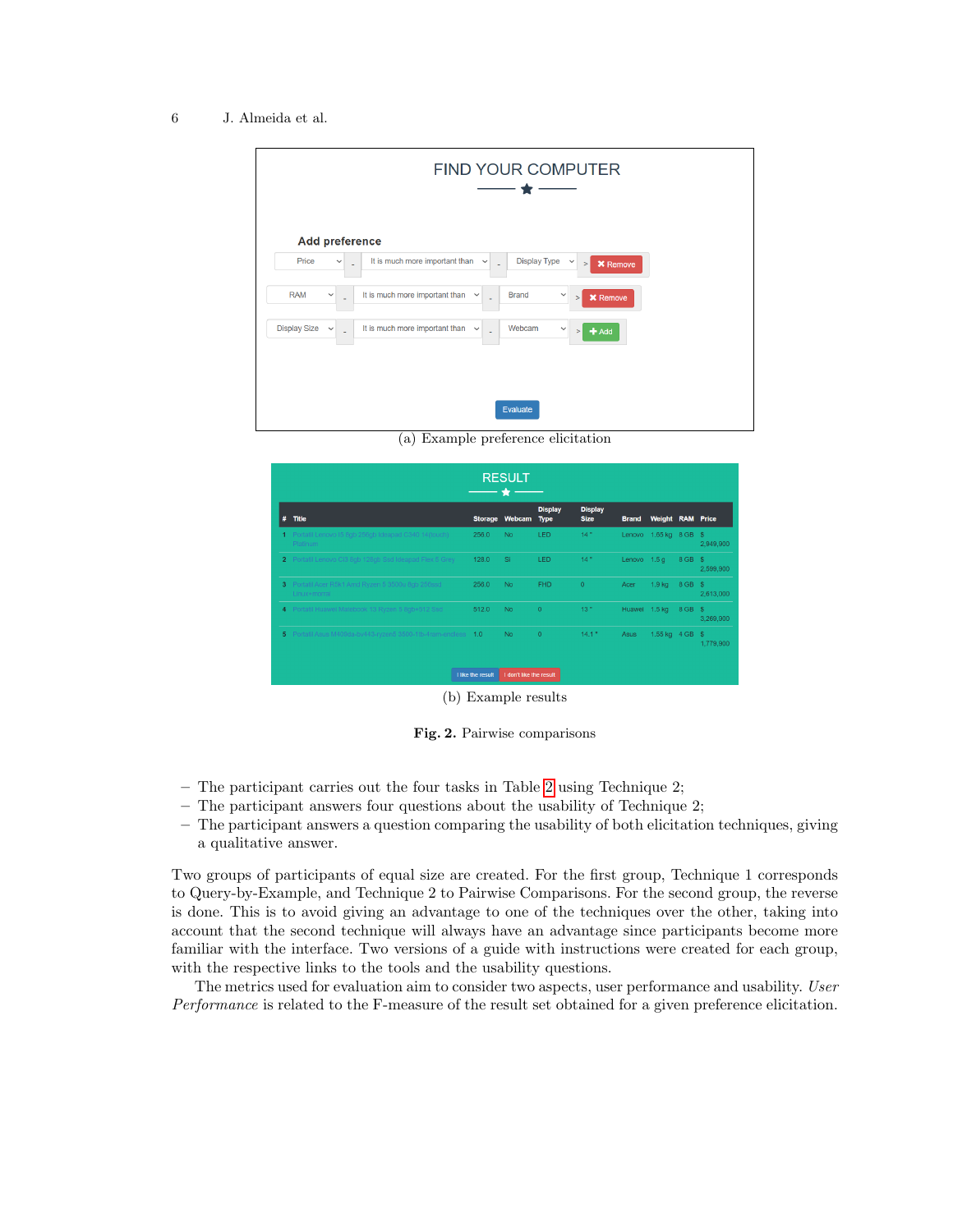|             | Task Description                                                                           | Criteria values |
|-------------|--------------------------------------------------------------------------------------------|-----------------|
| $\vert$ 1   | I am a video game designer and I need to select a computer for my work. The price Implicit |                 |
|             | and weight are not important to me.                                                        |                 |
| $ 2\rangle$ | I manage a team for a large company. Usually I need a computer to use MS Office Explicit   |                 |
|             | applications, to send emails, web-browsing and video-conferencing. It is important         |                 |
|             | that it not be too heavy as I travel frequently, and that the price is between the $3$     |                 |
|             | to 5 million Colombian pesos assigned in the budget.                                       |                 |
| 13          | I am a person without much technical knowledge and I need a computer to get Implicit       |                 |
|             | in touch with my children, view photos and use social networks. I don't want to            |                 |
|             | spend much money.                                                                          |                 |
| 4           | I am a web page developer and I need a computer that supports several programs in Explicit |                 |
|             | parallel to give good customer support, possibly with 4GB of RAM, or higher, and           |                 |
|             | a screen size larger than 13 inches. My maximum budget is 6 million Colombian              |                 |
|             | pesos.                                                                                     |                 |

<span id="page-6-0"></span>

|  |  | Table 2. Tasks given to participants of the usability experiment |  |  |  |
|--|--|------------------------------------------------------------------|--|--|--|
|--|--|------------------------------------------------------------------|--|--|--|

F-measure is a widely used measure within information retrieval that provides a measure of accuracy combining both precision and recall [\[10\]](#page-12-6). It also enables result sets that may be of different sizes to be compared in a succinct manner. The F-measure obtained for a given result set  $\bf R$  for a task  $T$ and elicitation e, denoted  $F(\mathbf{R}_e^T)$ , is calculated thus:

$$
F(\mathbf{R}_e^T) = 2 \cdot \frac{\text{Precision}(\mathbf{R}_e^T) \cdot \text{Recall}(\mathbf{R}_e^T)}{\text{Precision}(\mathbf{R}_e^T) + \text{Recall}(\mathbf{R}_e^T)}
$$
(1)

where  $\mathbf{R}_{e}^{T}$  is result set obtained using elicitation e and

$$
\text{Precision}(\mathbf{R}_e^T) = \frac{|TP_e^T|}{|TP_e^T \cup FP_e^T|}
$$
\n<sup>(2)</sup>

and

$$
\text{Recall}(\mathbf{R}_e^T) = \frac{|TP_e^T|}{|TP_e^T \cup FN_e^T|} \quad . \tag{3}
$$

The set of true positives  $TP_f^T$  is defined thus:

$$
TP_e^T = \{r|r \in \mathbf{R}_e \land r \in \mathbf{F}_T\}\tag{4}
$$

where  $\mathbf{F}_T$  is the set of true positives, i.e., the rows in the results which are deemed to be adequate according to the natural language description for task  $T$ . By true positive is meant a record corresponding to a laptop computer which deemed to be suitable for the task described. For example, for Task 2 in Table [2,](#page-6-0) which specifies a budget of between 3-5 million, an example of a true positive would be a laptop computer in that range. Conversely, a laptop with the price outside that range would be deemed to be a false positive.

For usability, we consider the two metrics to measure subjective user preference. Firstly, we compute the frequency of *likes* vs. the frequency of *dislikes* of the result sets obtained for each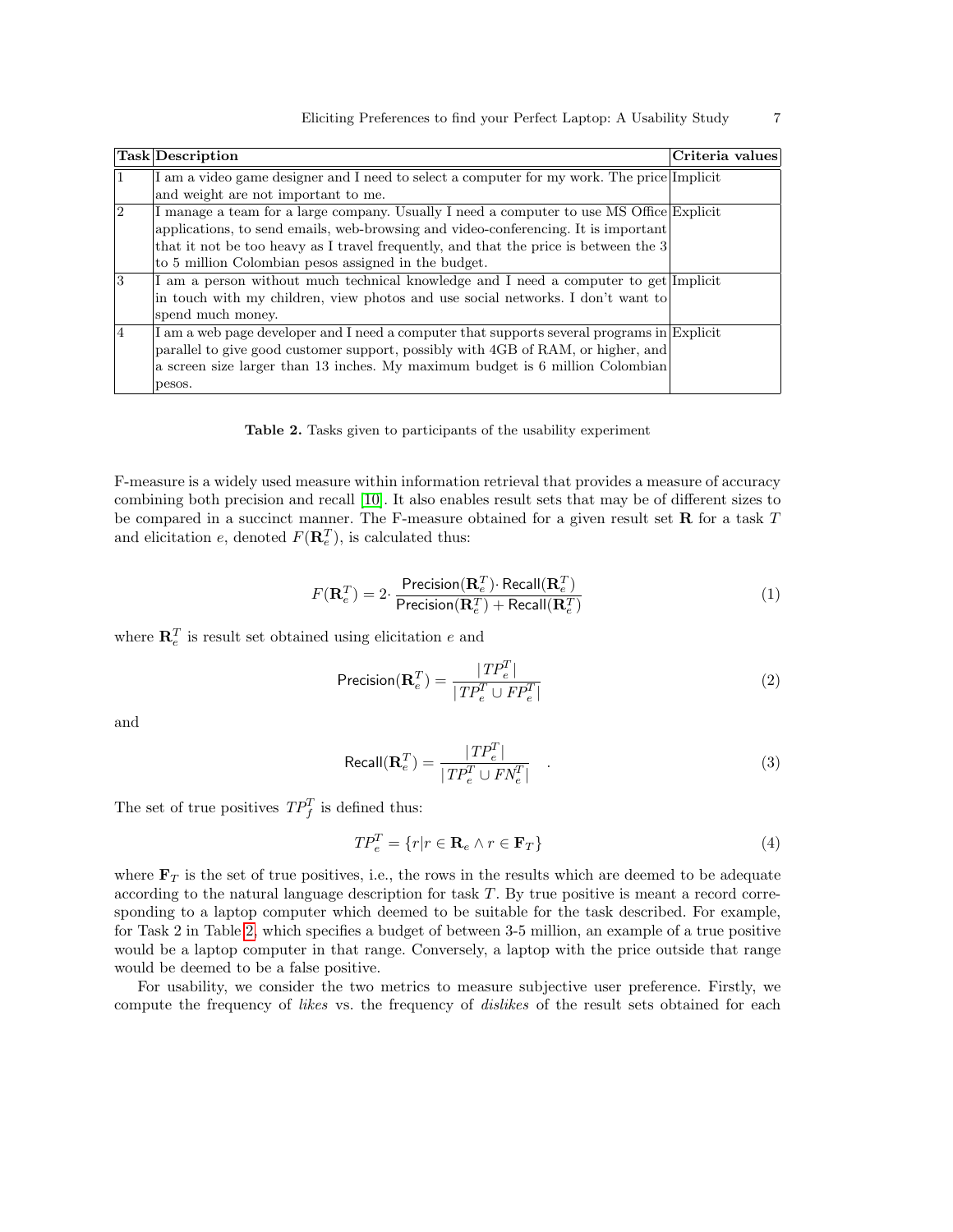| Question                                                                              | Type     |
|---------------------------------------------------------------------------------------|----------|
| I found the system unnecessarily complex.                                             | Negative |
| I would imagine that most people would learn to use this system very Positive         |          |
| quickly.                                                                              |          |
| I thought the system was easy to use.                                                 | Positive |
| I needed to learn a lot of things before I could get going with this system. Negative |          |

<span id="page-7-1"></span>Table 3. Subset of SUS questions employed

query. Furthermore, we calculate a usability score based on the well-established System Usability Scale (SUS) [\[9\]](#page-12-7). We use a variant of the SUS score which only involves four questions, in a similar fashion to Leon-Medina *et al.* [\[5\]](#page-12-2). The four questions used are shown in Table [3.](#page-7-1) We collect the responses using the Likert scale [\[2\]](#page-11-3), the the options strongly disagree, slightly disagree, neither agree nor disagree, slight agree and strongly agree. The usability score is each technique calculated as follows:

- The positive questions take the value assigned by the user minus one.
- The negative questions are 5 minus the value assigned by the user.

The individual scores for the questions are summed. Subsequently, a score in the range of 0 to 100 is computed:

$$
U = \sum_{i=1}^{N} (score_i) \times \frac{100}{4N}
$$
 (5)

where N is the number of questions (four in this case),  $score_i$  is the score awarded to the *i*th question, and the constant 4 represents the maximum score for any given question.

## <span id="page-7-0"></span>5 Results

Twenty volunteer participants were recruited to carry out the usability experiment described. The majority of participants were Computer Science students at Jorge Tazeo Lozano University in Bogotá, Colombia. The remainder were friends and family members of the authors. The people who took part had a diverse range of IT skills knowledge, ranging from elementary to advanced.

Frequency of Criteria Employed Figure [3](#page-8-0) shows the frequency of use for the criteria Queryby-Example and Pairwise Comparisons respectively. The price and RAM criteria are most frequently used for both elicitation approaches. The third most frequently used criterion is *Screen Size* and Weight for Query-by-Example and Pairwise Comparisons respectively. The least frequently used criteria are Brand for Query-by-Example and Screen Type for the Pairwise Comparisons elicitation approach. It is broadly observed that the criteria employed reflect the descriptions of the tasks given in Table [2.](#page-6-0)

Frequency of Comparison Operators Employed Figure [4\(](#page-9-1)a) shows the frequency of use of the types of comparison operators for the Query-by-Example approach. The *greater than or equal* to or less than or equal to comparison operators are the most frequently used, a direct reflection of the tasks in the experiments which tend to mention inclusive ranges when thresholds are given.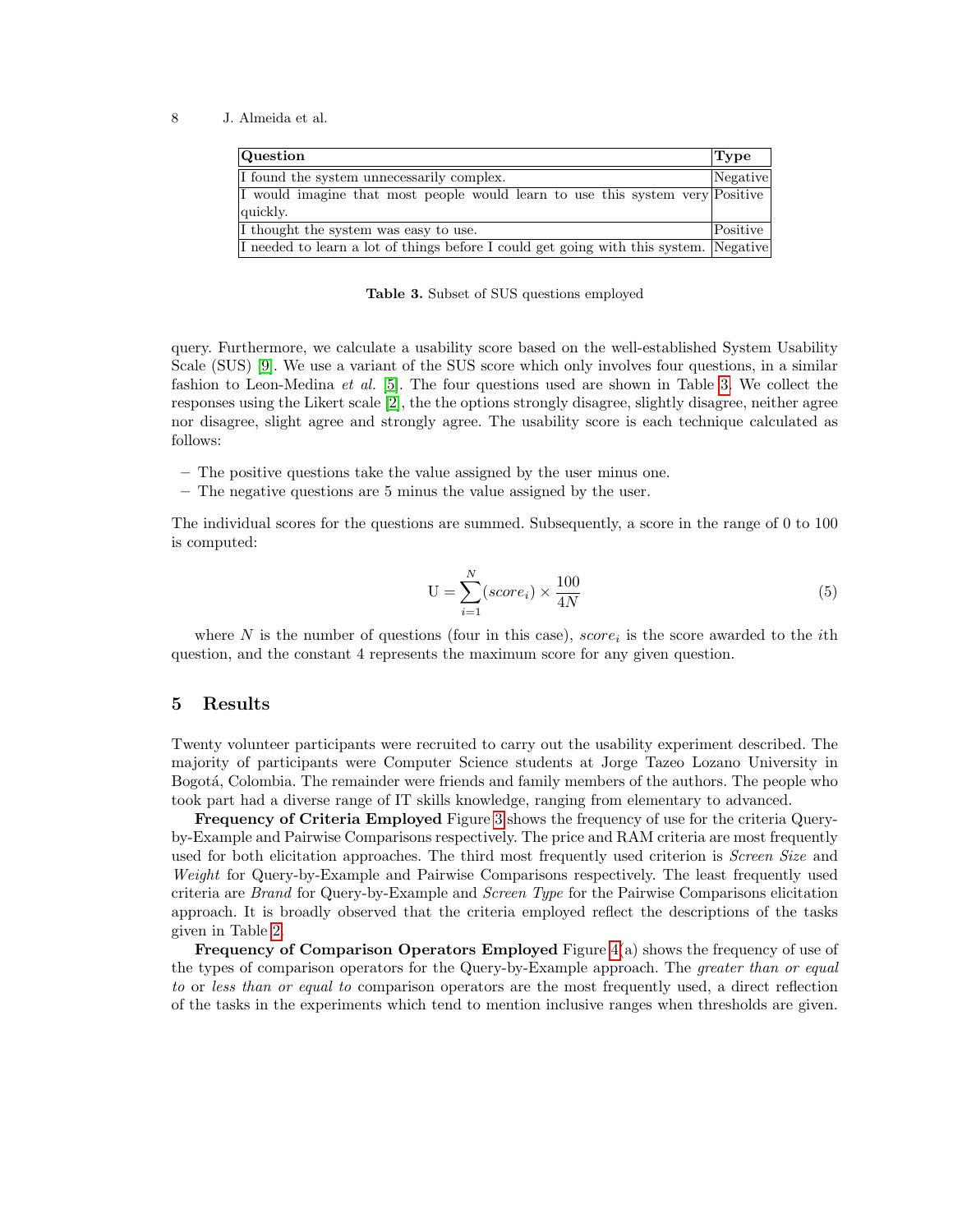In contrast, Figure [4\(](#page-9-1)b) shows that users prefer to provide their preferences in positive terms (i.e., a criterion X being preferred to Y) rather than negative terms (i.e., Y being less preferred to X). This observation suggests that the PC interface may be simplified to exclude the negative options, which appear to be less intuitive.



<span id="page-8-0"></span>Fig. 3. Frequency of Criteria Use

User Performance Figure [5](#page-10-0) presents scatterplots showing precision vs. recall for each of the four tasks. Overall, it is observed that precision and recall tend to be higher for the Query-by-Example elicitation approach rather than Pairwise Comparisons. For Tasks 1 and 3, while it is observed that most users obtain full precision for Query-by-Example, the recall obtained is quite variable. This is most likely due to contraints over the criteria at times leading to less than five results being returned by the tool.

Usability Score Figure [6](#page-11-4) shows the Usability Scores obtained for each person. On average, the Usability Scores were 75.3 for Query-by-Example, and 72.5 for Pairwise Comparisons. The difference is negligible and a paired t-test shows that the difference between the two distributions is not significant.

User result set evaluation Figures [7](#page-12-8) and [8](#page-13-1) show user result set evaluation for the Queryby-Example and Pairwise Comparison elicitations approaches respectively. It is observed that for Tasks 1 and 3, with implicit criteria, that participants are happy with the result set given by the Pairwise Comparisons elicitation approach 46.2% and 13.5% resp. more often than the Query-by-Example approach. A paired two-tailed t-test shows that this is very significant in the case of Task  $1 (p = 0.0140)$  and less so in the case of Task 3 ( $p = 0.336$ ). On the other hand, for Tasks 2 and 4, which have explicit criteria, participants are happy with the result set given by Query-by-Example approach 4.05% and 6.86% more often that with the Pairwise Comparisons. However, these results are not statistically significant.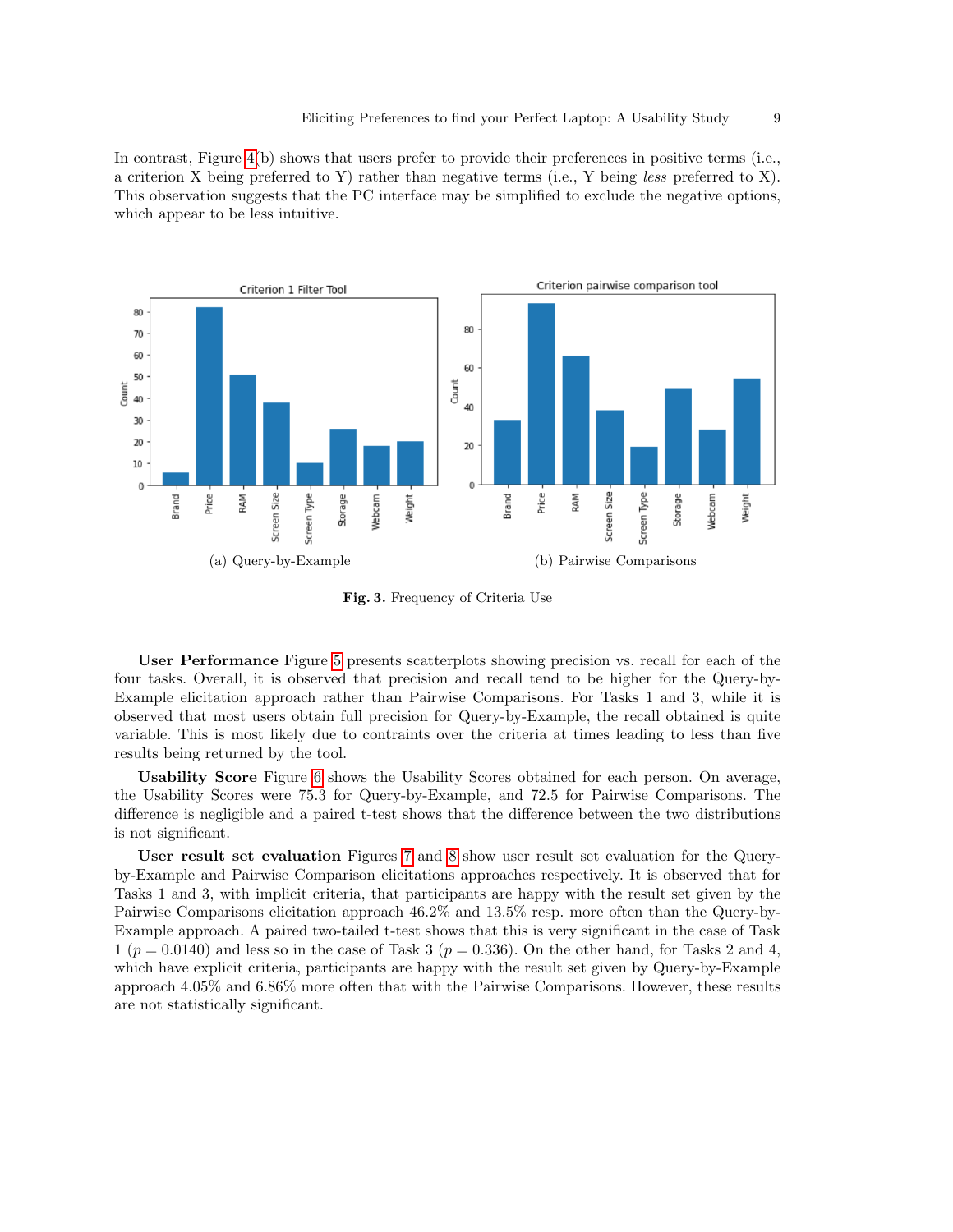

<span id="page-9-1"></span>Fig. 4. Frequency of Comparison Operator Use

Usability Score vs. F-measure Figure [9](#page-13-2) shows the relationship between Usability Score and F-measure obtained. For the case of QBE, a positive, albeit slight, correlation is observed for all four tasks. This suggests that participants who tend to perform well using this elicitation approach also tend to prefer it more. Conversely, there is no correlation (or a very slight negative one) in the case of PCs.

# <span id="page-9-0"></span>6 Discussion

Below is an assortment of the impressions recorded in the final part of the experiment, in which participants are asked to compare the two elicitation approaches:

- C1 Even though QBE does not always return results, it enables a simpler and more specific search.
- C2 The PC approach requires greater knowledge about computers than the QBE approach.
- C3 PC may be a better option for a user who is unsure of the technical specs required.
- C4 QBE mimicks the process of purchasing a computer more realistically.
- C5 With PC it is hard to understand which criterion is most important.
- C6 Generally when buying a laptop I do not prioritise certain criteria over others, and I prefer to consider them separately.

The above comments reflect the usability scores awarded to each elicitation approach. In general, the QBE approach is favoured particularly for the tasks where criteria values are explicit because it is easier to translate a technical specification to a QBE formulation (C4). However, the potential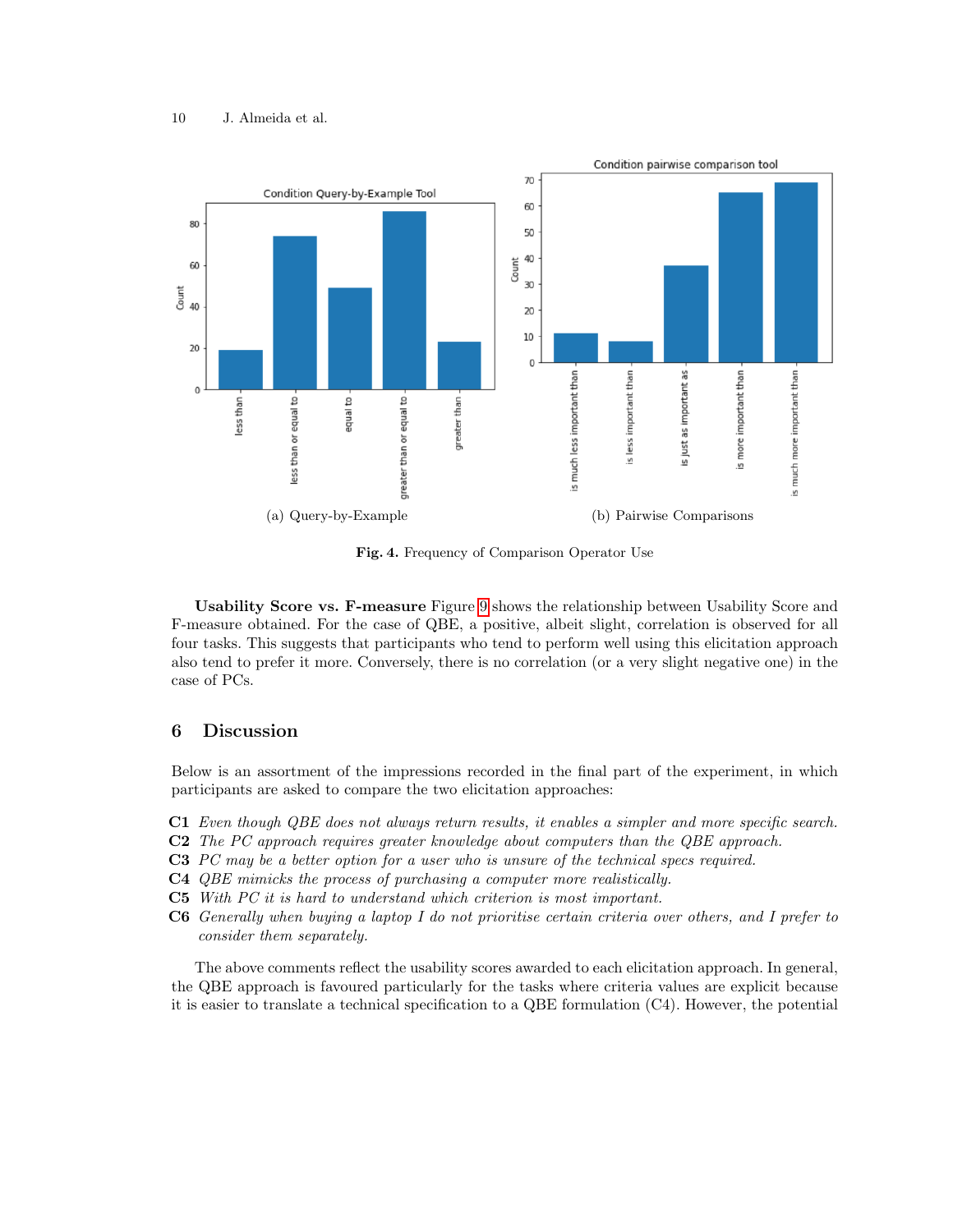

<span id="page-10-0"></span>Fig. 5. Precision vs. Recall

drawback posed by tasks where criteria values are not stated explicitly are that QBE may result in a empty result set is noted (C1).

Indeed, all e-commerce sites known to the authors that sell technological items use a QBE-based (rather than PC-based) approach to search for results, so this is probably the most familiar way for the participants to select a laptop computer. We note that the QBE approach is often coupled with filters that suggest sensible ranges, to avoid the potential problem of an empty result set being returned.

The comments given about the PC approach are somewhat ambiguous. While one participant considers it may lend itself better to people with less knowledge about the technical specifications  $(C3)$ , others consider that a deeper understanding is required  $(C2, C5, C6)$ , possibly because the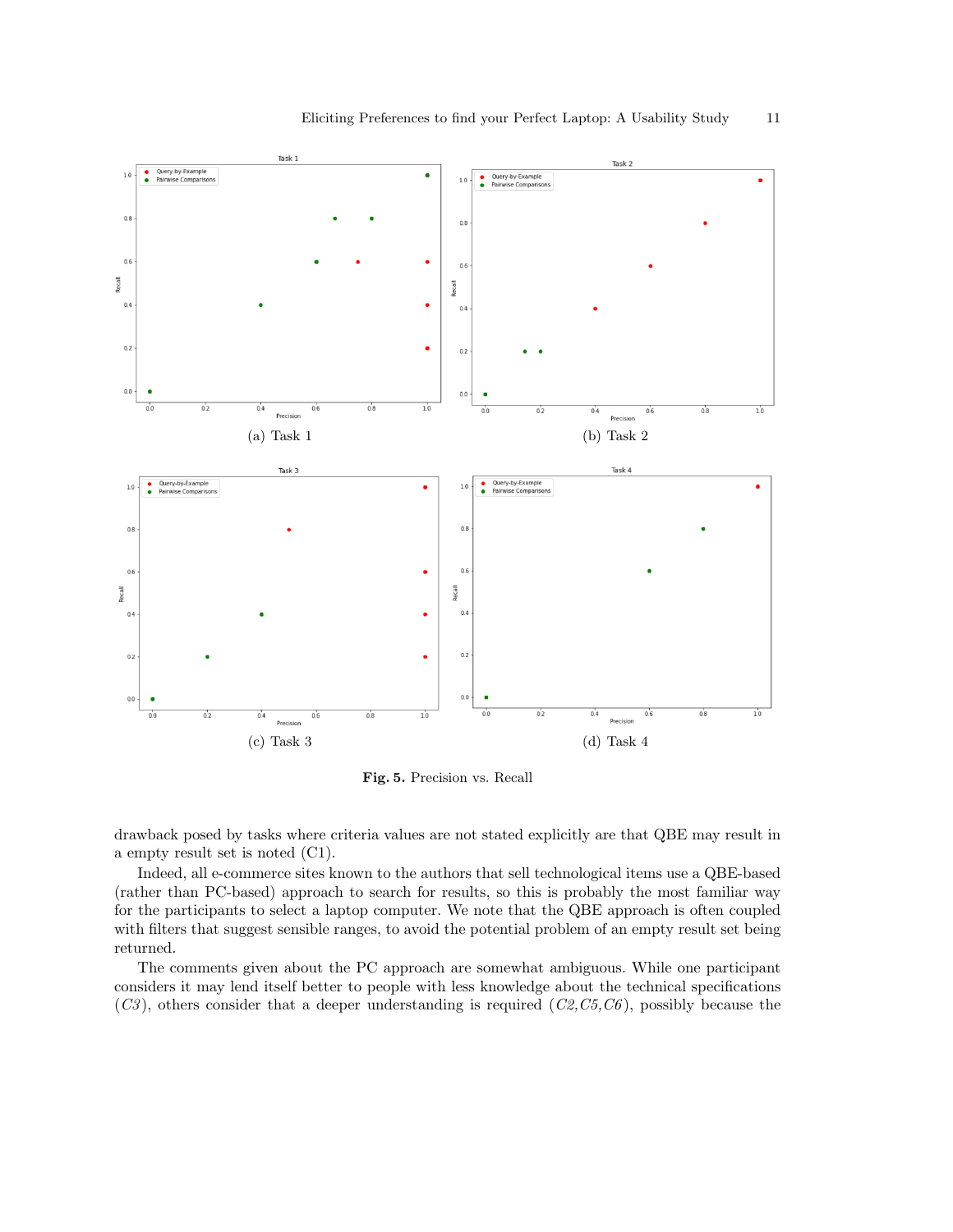

<span id="page-11-4"></span>Fig. 6. Usability score (per person)

trade-offs that present themselves between different criteria (e.g., price vs. weight) may not always be apparent to less technically-minded people. The results in the previous section indicate that in cases where requirements are not precisely stated, i.e., Tasks 1 and 3 where the criteria values are implict rather than explicit, there is considerably higher satisfaction with the result sets obtained. As such, the PC elicitation approach may prove useful as a complementary elicitation approach to QBE for technology e-commerce websites.

# <span id="page-11-0"></span>7 Conclusions

In this paper, we compare the performance and usability of QBE and PC as preference elicitation techniques for search tools envisioned to be used on a e-commerce laptop computer sales websites. We find that while users do not directly express a preference for one tool over the other, for tasks where criteria values are not defined explicitly that PCs offers a promising preferance elicitation approach. We note that for the domain selected, i.e., laptop search on an e-commerce website, QBE is the habitual form of searching for results. As such, the results may be rather domain dependent, and fruitful future work may involve the exploration of usability of Pairwise Comparisons for other domains.

### References

- <span id="page-11-2"></span>1. Abel, E., Galpin, I., Paton, N.W., Keane, J.A.: Pairwise comparisons or constrained optimization? a usability evaluation of techniques for eliciting decision priorities. International Transactions in Operational Research (2020)
- <span id="page-11-3"></span>2. Albaum, G.: The likert scale revisited. Market Research Society. Journal. 39(2), 1–21 (1997)
- <span id="page-11-1"></span>3. Galpin, I., Abel, E., Paton, N.W.: Source selection languages: a usability evaluation. In: Proceedings of the Workshop on Human-In-the-Loop Data Analytics. pp. 1–6 (2018)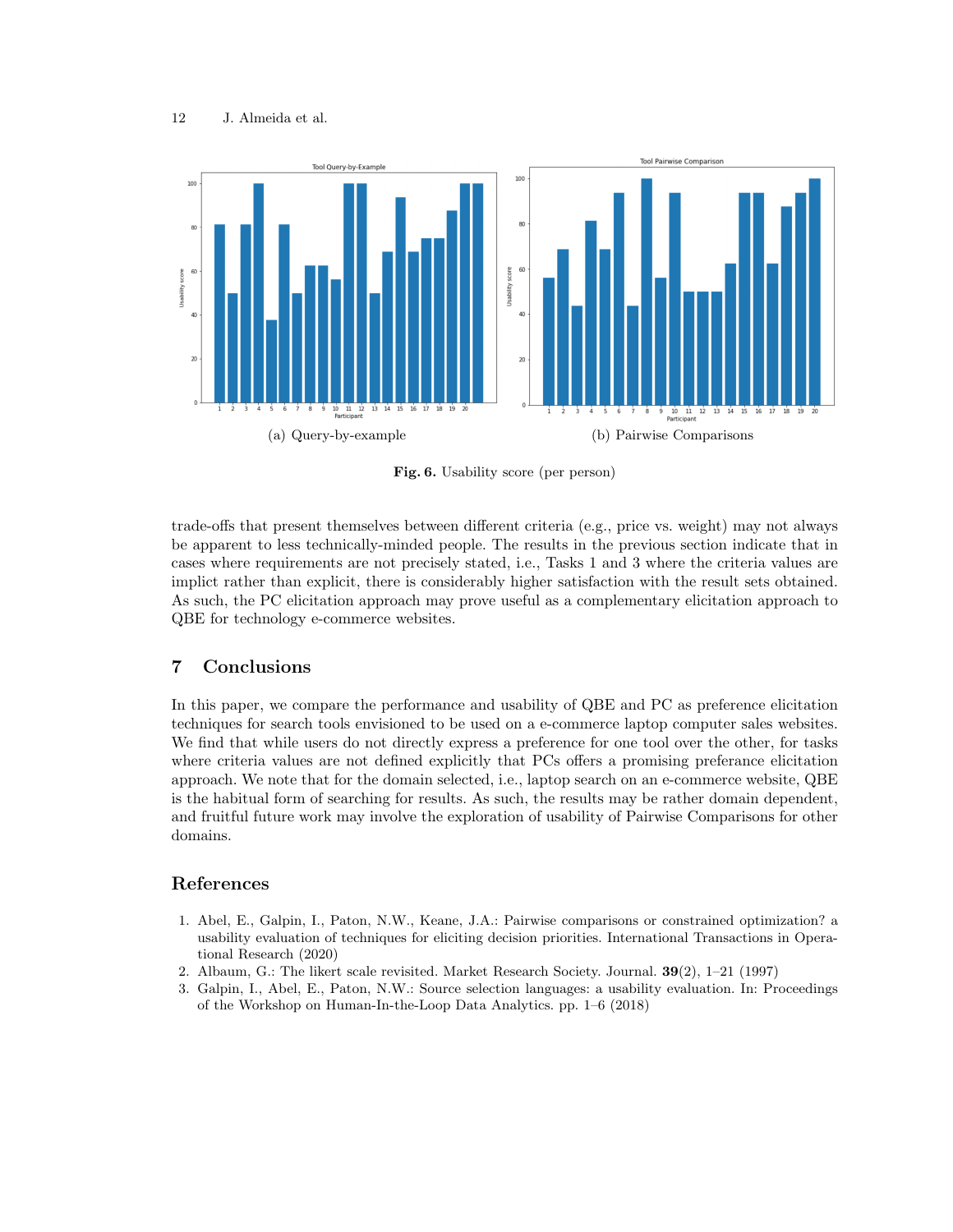

<span id="page-12-3"></span>4. Kalloori, S., Ricci, F., Gennari, R.: Eliciting pairwise preferences in recommender systems. In: Proceed-

 $\left( \text{c} \right)$  Task 3  $\left( \text{d} \right)$  Task 4

I don't like the result

31.6%

I like the result

95.0%

I don't like the result

<span id="page-12-8"></span>Fig. 7. Result set evaluation for Query-by-Example

- <span id="page-12-2"></span>ings of the 12th ACM Conference on Recommender Systems. pp. 329–337 (2018) 5. Leon-Medina, J.C., Galpin, I.: Refdatacleaner: A usable data cleaning tool. In: International Conference
- <span id="page-12-5"></span>on Applied Informatics. pp. 102–115. Springer (2019) 6. Mander, B.: How mercadolibre emerged as an ecommerce titan: Latin america's answer to alibaba
- valued at \$63bn as consumers turn to online shopping. Financial Times (Nov 2020), [https://www.ft.](https://www.ft.com/content/446558a8-c0b2-449c-97a5-53b3956cd427) [com/content/446558a8-c0b2-449c-97a5-53b3956cd427](https://www.ft.com/content/446558a8-c0b2-449c-97a5-53b3956cd427)
- <span id="page-12-0"></span>7. Saaty, T.L.: A scaling method for priorities in hierarchical structures. Journal of mathematical psychology 15(3), 234–281 (1977)
- <span id="page-12-1"></span>8. Saaty, T.L.: Decision making for leaders: the analytic hierarchy process for decisions in a complex world. RWS publications (1990)
- <span id="page-12-7"></span>9. Sauro, J.: Measuring usability with the system usability scale (sus), [https://measuringu.com/sus/,](https://measuringu.com/sus/) online; Accessed 10 May 2019
- <span id="page-12-6"></span>10. Schütze, H., Manning, C.D., Raghavan, P.: Introduction to information retrieval, vol. 39. Cambridge University Press Cambridge (2008)
- <span id="page-12-4"></span>11. Sepliarskaia, A., Kiseleva, J., Radlinski, F., de Rijke, M.: Preference elicitation as an optimization problem. In: Proceedings of the 12th ACM Conference on Recommender Systems. pp. 172–180 (2018)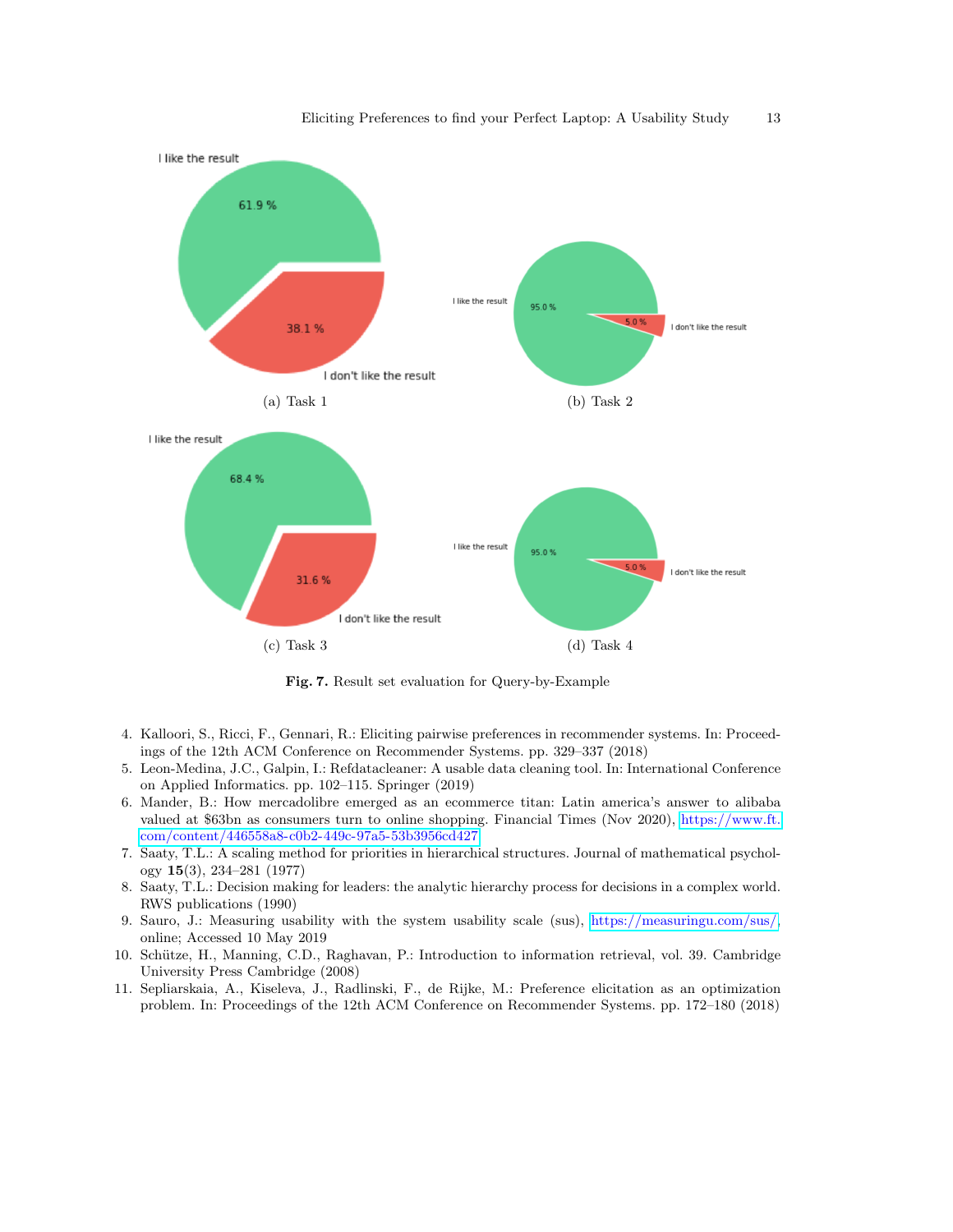



<span id="page-13-1"></span>Fig. 8. Result set evaluation for Pairwise comparisons



<span id="page-13-2"></span>Fig. 9. Correlation between Usability Score and F-measure

<span id="page-13-0"></span>12. Thomas, J.C., Gould, J.D.: A psychological study of query by example. In: Proceedings of the May 19-22, 1975, National Computer Conference and Exposition. pp. 439–445 (1975)